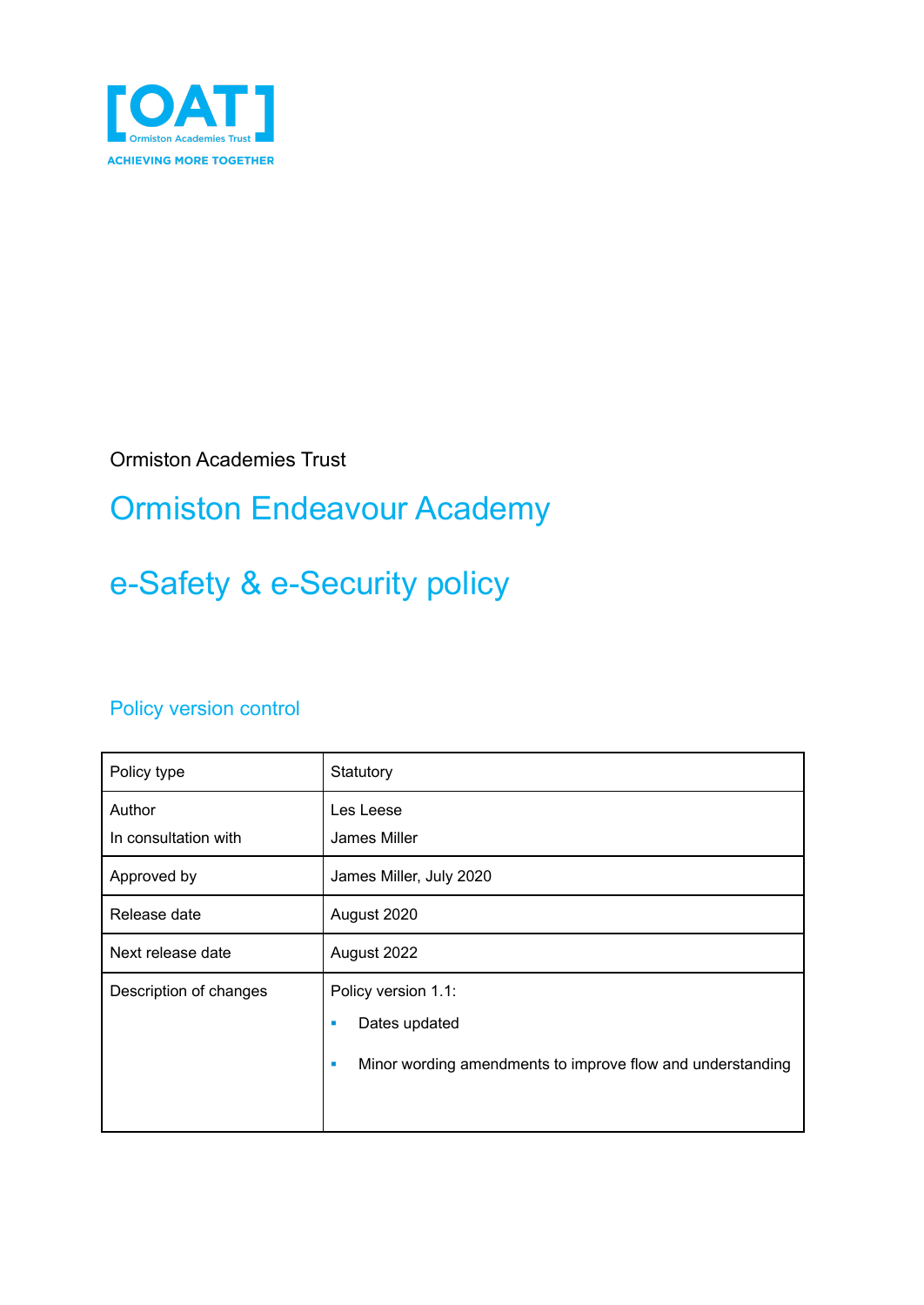

## **Contents**

| 1.<br>Introduction                                | 3              |
|---------------------------------------------------|----------------|
| 2.<br>Considerations when using the internet      | 3              |
| 3.<br>Roles and responsibilities                  | $\overline{4}$ |
| 4. eSafety education                              | 5              |
| 4.1.<br>Educating pupils:                         | 5              |
| 4.2.<br>Educating staff:                          | 5              |
| <b>Control Measures</b><br>5.                     | 6              |
| 5.1.<br><b>Internet Access</b>                    | 6              |
| Social Networking<br>6.                           | 6              |
| 9.<br>Cyber bullying                              | 8              |
| 10.<br>Reporting misuse                           | 8              |
| <b>Physical Security - Location Access</b><br>11. | 9              |
| 12.<br>Data Processing Equipment locations.       | 10             |
| 13.<br>Inventory                                  | 10             |
| Data Backup<br>14.                                | 10             |
| 15.<br>Malware and Virus Detection and Removal    | 11             |
| 16.<br>Protecting data with passwords             | 12             |
| 17.<br><b>Patch and Software Updates</b>          | 13             |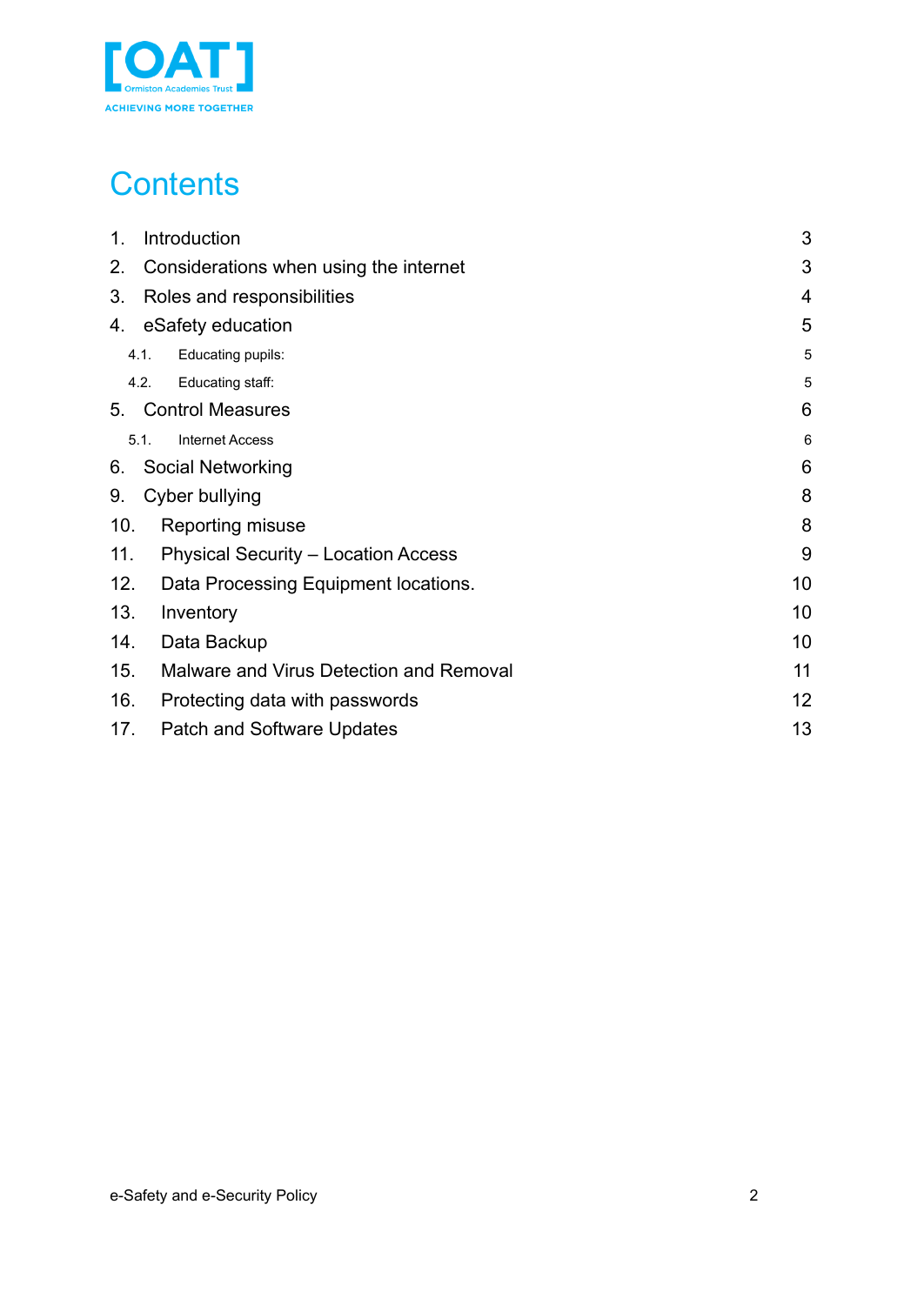

## <span id="page-2-0"></span>1.Introduction

Ormiston Academies Trust (referred to as "the Trust" and any or all of its Academies), understands that computer technology is an essential resource for supporting teaching and learning.The internet, and other digital and information technologies, open up opportunities for pupils and play an important role in their everyday lives.

Whilst the Trust recognises the importance of promoting the use of computer technology throughout the curriculum, we also understand the need for safe internet access and appropriate use.

The Trust has created this policy with the aim of ensuring appropriate and safe use of the internet and other digital technology devices by all pupils and staff.

The Trust is committed to providing a safe learning and teaching environment for all pupils and staff and has implemented controls to reduce any harmful risks.

This policy will be updated as necessary to reflect best practice, or amendments made to legislation, and shall be reviewed every 12 months from July 2018.

- "Users" Any person including staff, students or external
- "Network Manager" Senior ICT Technical Lead person
- "Staff" Any person directly employed by the academy
- "Pupil" Any pupil currently registered to the academy

## <span id="page-2-1"></span>2.Considerations when using the internet

When accessing the internet, individuals are especially vulnerable to several risks which may be physically and emotionally harmful, including:

- 2.1. Access to illegal, harmful or inappropriate images
- 2.2. Cyber bullying
- 2.3. Access to, or loss of, personal information
- 2.4. Access to unsuitable online videos or games
- 2.5. Inappropriate communication with others
- 2.6. Illegal downloading of files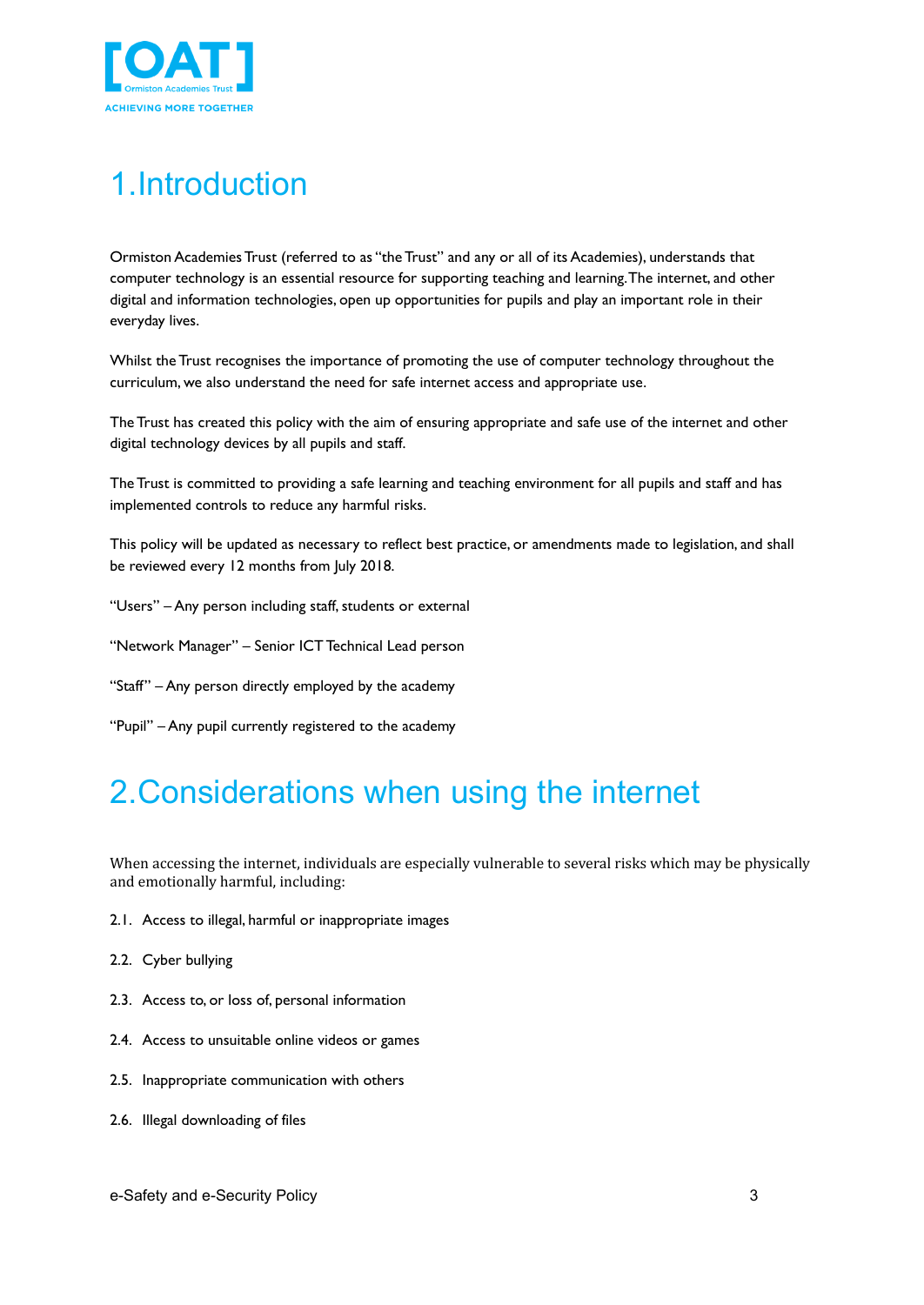

- 2.7. Exposure to explicit or harmful content, e.g. involving radicalisation
- 2.8. Plagiarism and copyright infringement
- 2.9. Sharing the personal information of others without the individual's consent or knowledge

## <span id="page-3-0"></span>3.Roles and responsibilities

- 3.1. It is the responsibility of all users to ensure that the internet, is used in an appropriate and legal manner. If any users are witnesses to or believe that ANY illegal or harmful activities have taken, or are taking place, they MUST inform an appropriate member of staff immediately.
- 3.2. The network manager is responsible for the implementation and day to day management of the safety systems and software used within the academy and managing any issues that may arise.This includes ensuring that appropriate filtering is in place for all users and that this is up to date.
- 3.3. The network manager will provide technical support and advice to members of staff as required and will support any wider academy CPD.
- 3.4. The Principal will ensure there is a system in place which monitors and supports the network manager, whose role is to work with the Designated Safeguarding Lead (DSL) to carry out the monitoring of e-safety in the academy, keeping in mind data protection requirements.
- 3.5. The network manager will maintain a log of submitted e-safety reports, incidents and technical issues.All incidents and issues will be reported to the Designated Safeguarding Lead (DSL) and the academy Data Protection Lead (DPL) as appropriate.
- 3.6. The Academy will ensure that all members of staff are aware of the procedure when reporting e-safety incidents.
- 3.7. The network manager and DSL will carry out regular reviews of internet usage data by all users and address any concerns as they arise. Proactive monitoring MUST take place and the appropriate staff member MUST be alerted directly and automatically of any incidents.
- 3.8. Cyber bullying incidents will be reported in accordance with the academy's Anti-Bullying Policy.
- 3.9. Teachers are responsible for ensuring that e-safety is embedded in the curriculum and safe internet access is always promoted.
- 3.10. All staff and pupils will ensure they understand and adhere to The Trust's Acceptable Use Policy, which they must sign and return to the Academy.The Academy MUST keep a log of acceptance and this must be updated as changes occur.
- 3.11. All pupils MUST be made aware of their responsibilities regarding the use of Trust-based ICT systems and equipment, including their expected behaviour.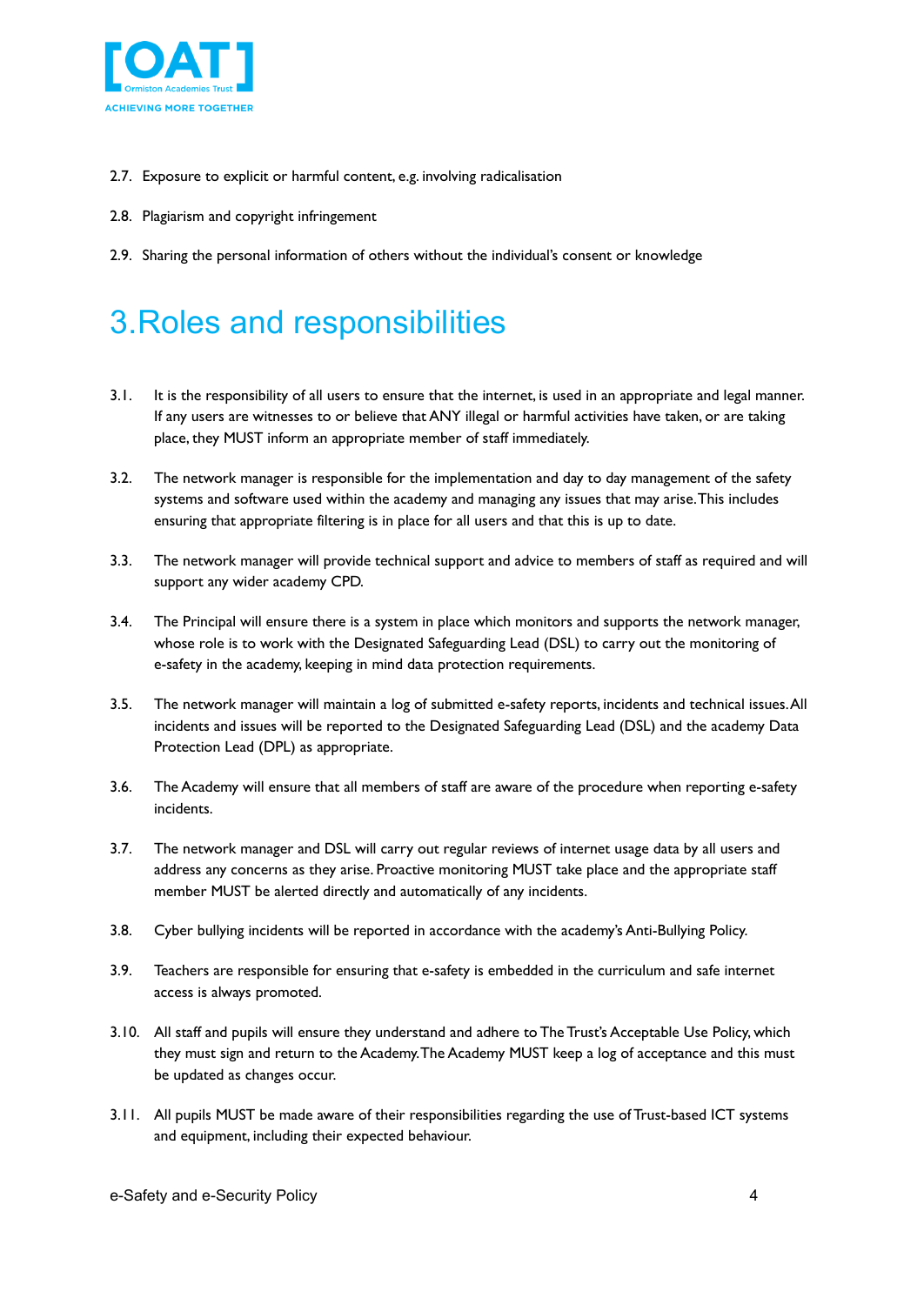

3.12. All academies MUST meet the minimum requirements of the GDPR ICT Audit or better. If you are unsure or believe that the academy no longer meets this requirement you must inform the DPO immediately.

## <span id="page-4-0"></span>4.eSafety education

#### <span id="page-4-1"></span>4.1. Educating pupils:

- 4.1.1. The Academy will regularly update pupils to make sure they are aware of the safe use of new technology both inside and outside of the academy.
- 4.1.2. Pupils will be taught about the importance of e-safety and are encouraged to be critically aware of the content they access online, including extremist material and the validity of website content.
- 4.1.3. Pupils will be taught to acknowledge information they access online, to avoid copyright infringement and/or plagiarism.
- 4.1.4. Clear guidance on the rules of internet use will be present in all classrooms where ICT is used.
- 4.1.5. Pupils are instructed to report any suspicious use of the internet and digital devices to a member of staff.
- 4.1.6. The academy will hold e-safety events, such as Safer Internet Day and Anti Bullying Week, to promote online safety.

#### <span id="page-4-2"></span>4.2. Educating staff:

- 4.2.1. E-safety training opportunities MUST be available to all staff members, including whole academy activities and CPD accredited training courses where appropriate.
- 4.2.2. All staff will undergo e-safety training including cyber security on an annual basis to ensure they are aware of current issues and any changes to the provision of e-safety, as well as current developments in social media and the internet.
- 4.2.3. All staff will undergo an annual "Skills Audit" by the academy that will identify individual CPD needs of staff.
- 4.2.4. All staff will employ methods of good practice and act as role models for pupils when using the internet and other digital devices.
- 4.2.5. All staff are reminded of the importance of acknowledging information they access online, in order to avoid copyright infringement and/or plagiarism.
- 4.2.6. Any new staff are required to undergo online safety and awareness training as part of their induction programme, ensuring they fully understand this policy.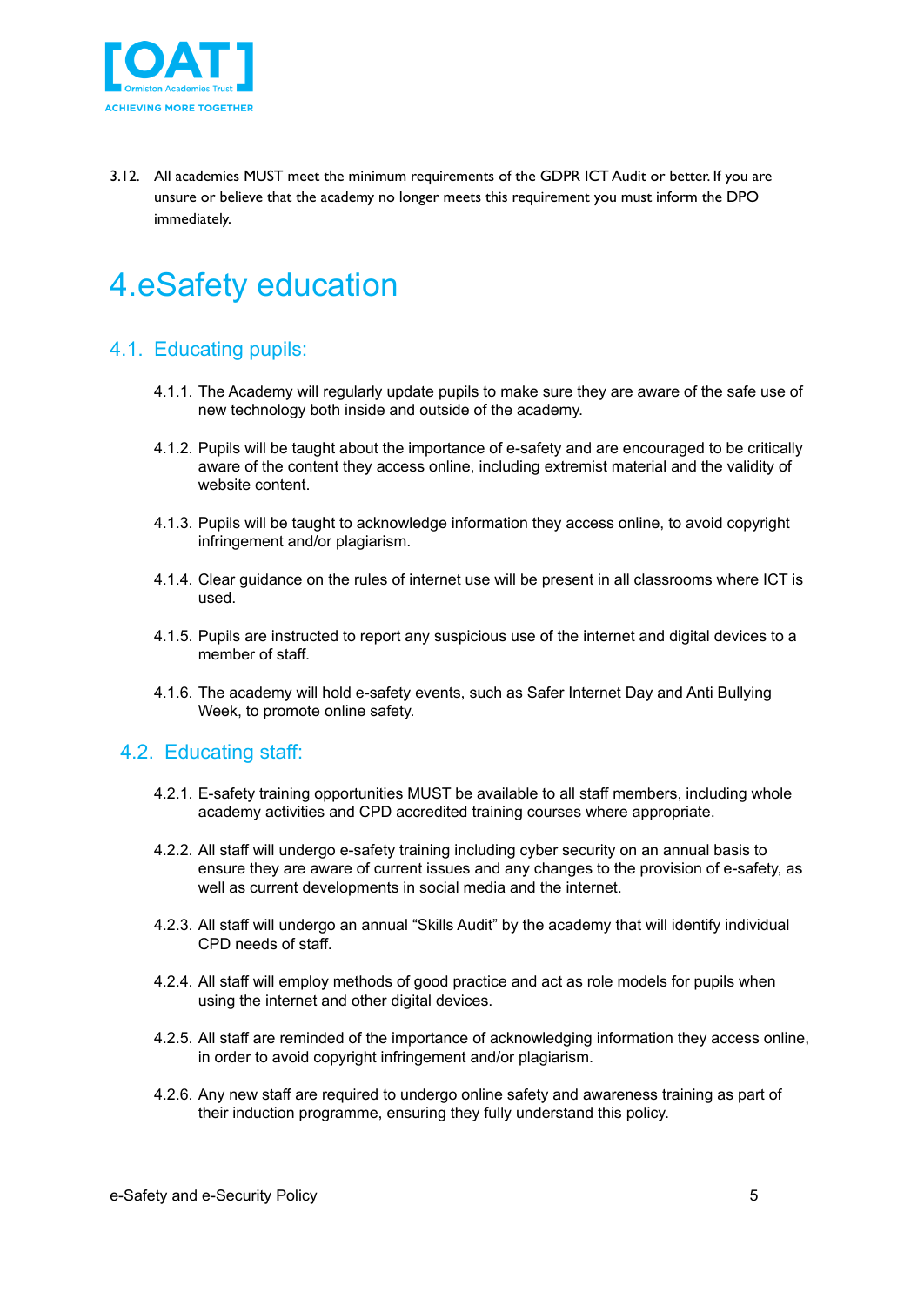

4.2.7. The network manager will act as the first point of contact for staff requiring general esafety advice. Safeguarding issues or concerns MUST be processed using the academies Safeguarding processes.

## <span id="page-5-0"></span>5.Control Measures

#### <span id="page-5-1"></span>5.1. Internet Access

- 5.1.1. Internet access will be authorised once parents and pupils have returned the signed consent form in line with The Trust's Acceptable Use Policy.
- 5.1.2. A record will be kept by the academy of all pupils who have been granted internet access.
- 5.1.3. All users in Key Stage 2 and above will be provided with usernames and passwords and must keep these confidential to avoid any other pupils using their login details.
- 5.1.4. Management systems may be in place to allow teachers and members of staff to control workstations and monitor pupils' activity.
- 5.1.5. Keeping Children Safe in Education compliant filtering systems MUST be in place and in use to reduce any potential risks to pupils through access to, or trying to access, certain websites which are harmful or use inappropriate material.
- 5.1.6. Any requests by staff for websites to be added or removed from the filtering list must be authorised by the Principal and logged.
- 5.1.7. All Academy systems MUST be protected by up-to-date anti-virus software.
- 5.1.8. An agreed procedure will be in place for the provision of temporary users, e.g. volunteers.
	- 5.1.8.1. These accounts MUST be assigned to a single user and logged to ensure that in the event of any abusive, illegal, or behavioral matter can be investigated and allow the investigating office to identify a single individual.
- 5.1.9. If authorised by the principal, staff can use the internet for lawful and appropriate personal use during out-of-academy hours, as well as break and lunch times. Please Note: All internet activity on academy devices will leave a digital footprint. Any person choosing to use academy devices for personal reasons is giving permission for OAT to have this data until such time that the digital footprint is purged.
- 5.1.10. Personal use will only be monitored by the network manager, HR or safeguarding staff for access to any inappropriate or explicit sites, where it is justifiable to be necessary and in doing so, and would outweigh the need for privacy.
- 5.1.11. Inappropriate internet access by a member of staff may result in the staff member being restricted.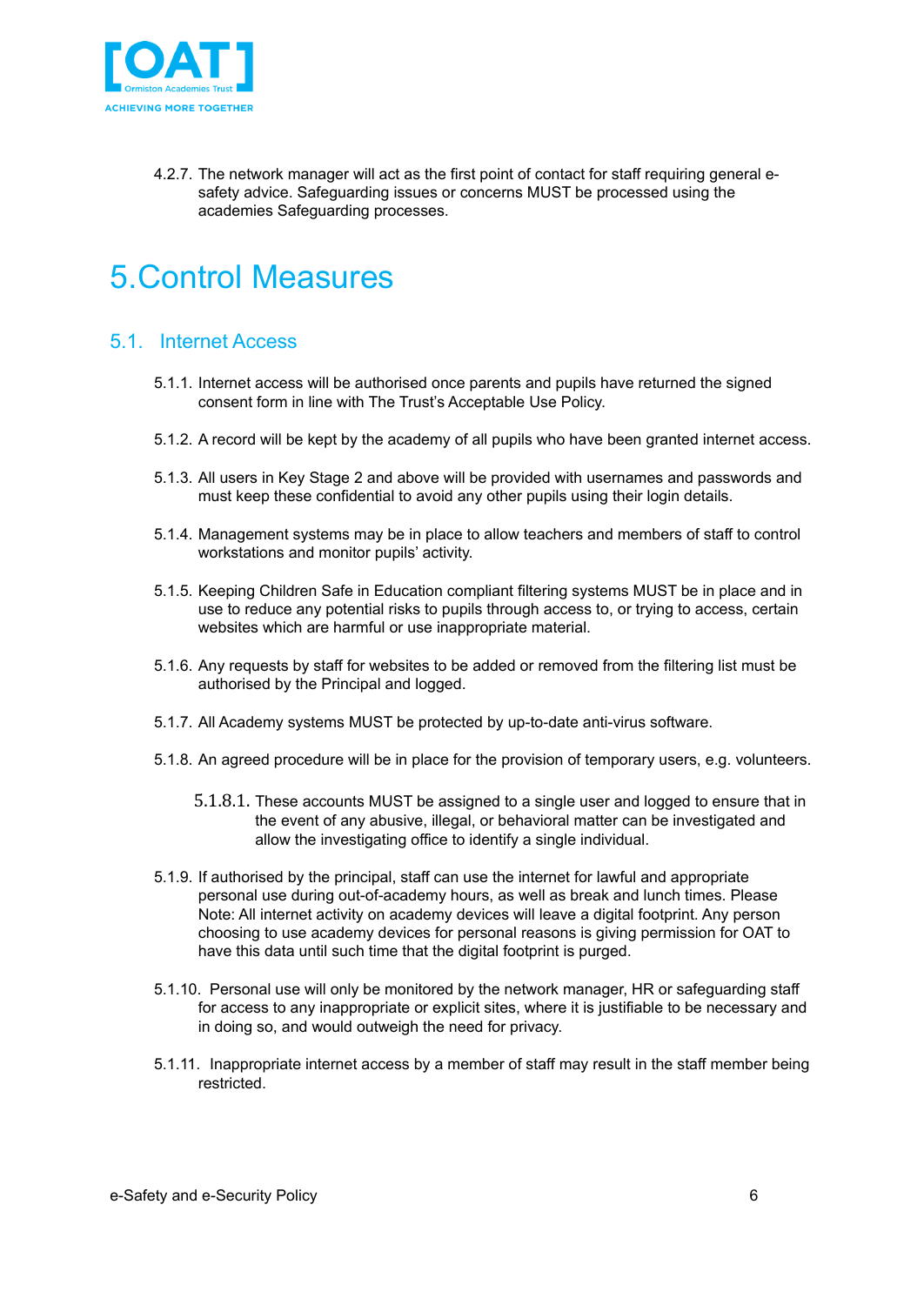

## <span id="page-6-0"></span>6.Social Networking

- 6.1. Please note: Additional detail is provided in the Staff AUP
- 6.2. Use of social media on behalf of the academy will be conducted following the processes outlined in The Trust's Social Media Policy.
- 6.3. Access to social networking sites will be filtered as appropriate.
- 6.4. Should access be needed to social networking sites for any reason, this will always be monitored and controlled by staff and must be first authorised by the Principal.
- 6.5. Staff are not permitted to publish comments about the Trust which may affect its reputability.

### 7. Published content on the academy website and images:

- 7.1. The Principal will be responsible for the overall content of their academy website and will ensure the content is appropriate and accurate.
- 7.2. Contact details on the academy website will include the phone number, email and address of the academy.
- 7.3. Images and full names of pupils, or any content that may easily identify a pupil, must follow the Trust policies relating to the Data Protection Act 2018.
- 7.4. Pupils are not permitted to take or publish photos of others without permission from the individual and the Academy.
- 7.5. Staff can take pictures, though they must do so in accordance with academy policies in terms of their sharing and distribution.
- 7.6. Staff will not take pictures using their personal equipment.
- 7.7. Any member of staff that is representing the Trust online, e.g. through blogging, must express neutral opinions and not disclose any confidential information regarding the Trust, or any information that may affect its reputability.

### 8.Mobile devices and hand-held computers:

8.1. The Academy does not permit the use of students' own mobile devices (including phones and smart watches) on the Academy site. The Principal may authorise the use of mobile devices for a pupil and staff where it is seen to be for safety, precautionary or educational use.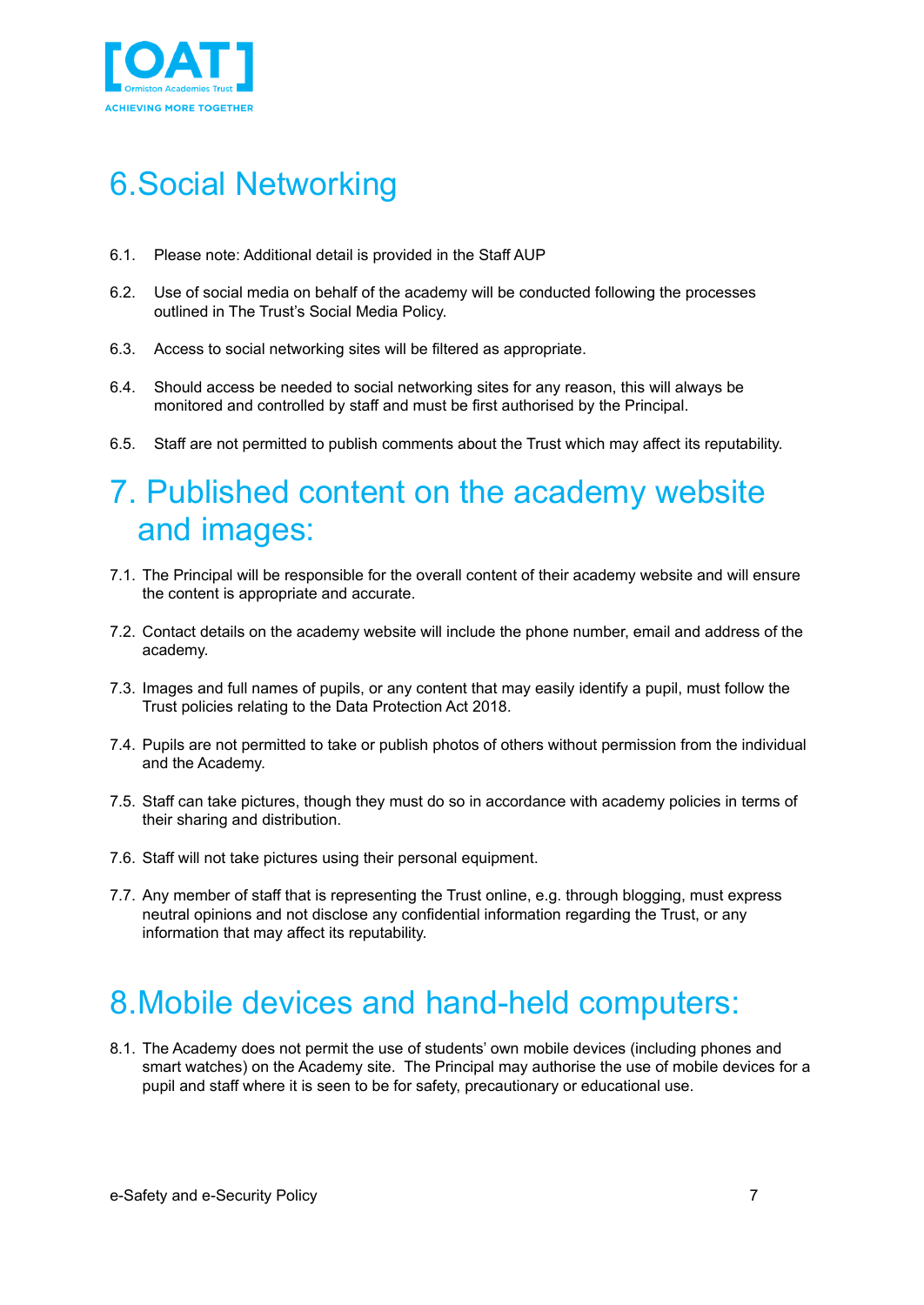

- 8.2. If permitted by the Principal, pupils and staff will access the academy's Bring You Own Device (BYOD) Wi-Fi system using their personal mobile devices and hand-held computers providing the user and/or device meets the academies individual criteria. Internet access will be monitored for any inappropriate use by the network manager when using these devices on the academy network.
- 8.3. Staff are permitted to use hand-held computers which have been provided by the academy, though internet access will be monitored for any inappropriate use by the network manager and/or DSL.
- 8.4. Using the academy's devices or network to send inappropriate messages or images is prohibited.
- 8.5. Personal mobile devices will not be used to take images or videos of pupils or staff.

## <span id="page-7-0"></span>9.Cyber bullying

- 9.1. This section must be reviewed alongside the Trust's "Anti-Bullying Policy"
- 9.2. For the purpose of this policy, cyber bullying is a form of bullying whereby an individual is the victim of harmful or offensive posting of information, images online or direct or indirect messaging.
- 9.3. The Trust recognises that both staff and pupils may experience cyber bullying and will commit to preventing any instances that occur.
- 9.4. The academy will regularly educate staff, pupils and parents on the importance of staying safe online, as well as being considerate to what they post.
- 9.5. The academy will commit to creating a learning and teaching environment which is free from harassment and bullying, for all staff and pupils.
- 9.6. The Principal will decide whether it is appropriate to notify the police or other appropriate parties regarding any action taken against a pupil or staff member.

## <span id="page-7-1"></span>10. Reporting misuse

- 10.1. The Trust will clearly define what is classed as inappropriate behaviour in the Acceptable Use Policy, ensuring all pupils and staff members are aware of what behaviour is expected of them.
- 10.2. Inappropriate activities are discussed and the reasoning behind prohibiting activities due to e-safety are explained to pupils as part of the curriculum in order to promote responsible internet use.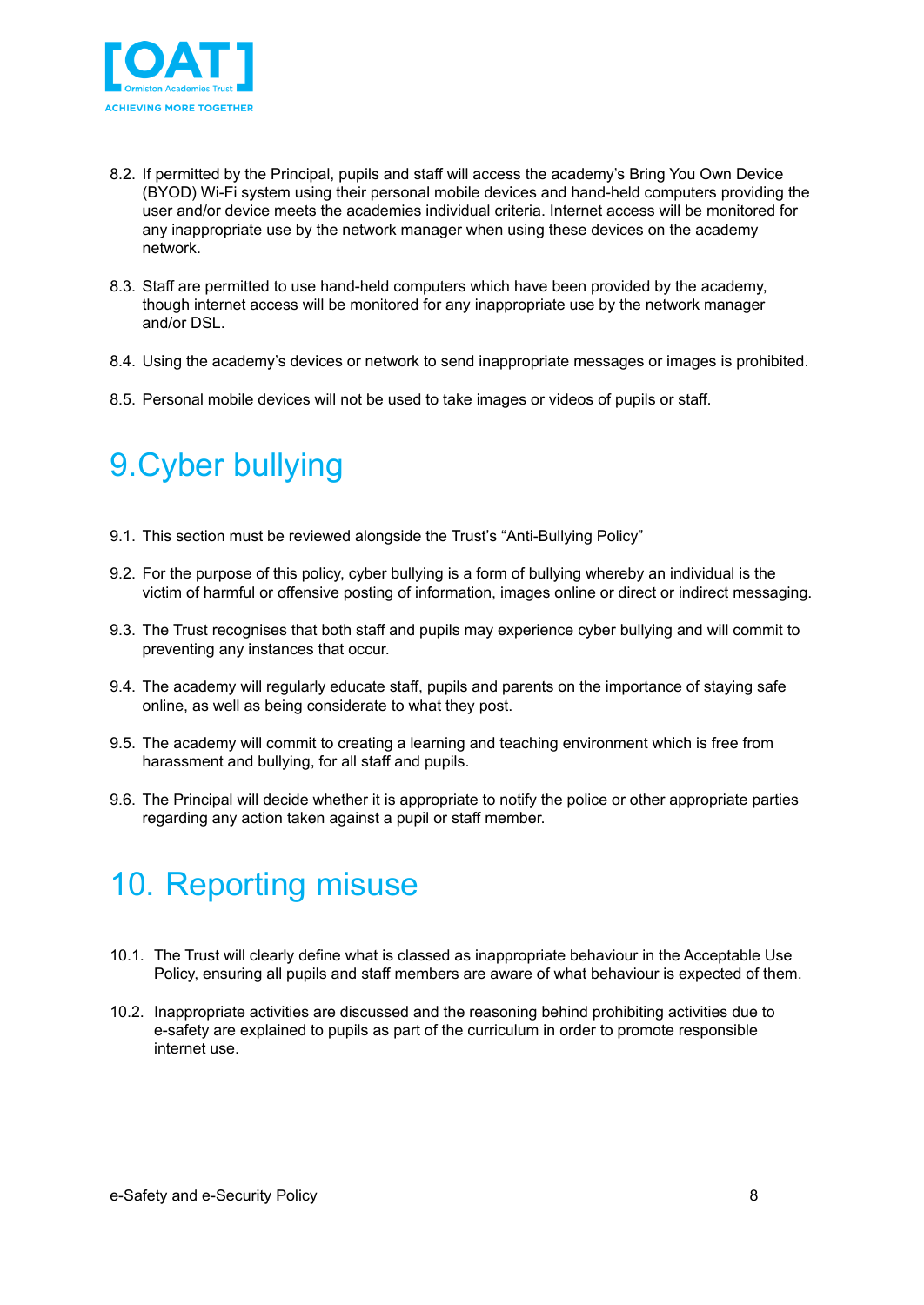

#### Misuse by pupils:

- 10.3. Any instances of misuse should be immediately reported to a member of staff, who will then report this to the Principal.
- 10.4. Any pupil who does not adhere to the rules outlined in our Acceptable Use Policy and is found to be wilfully misusing the internet, may have their internet access restricted or suspended and a letter sent to their parents explaining the reason for this action.
- 10.5. Members of staff may decide to issue other forms of disciplinary action to a pupil upon the misuse of the internet. This will be discussed with the Principal and will be issued once the pupil is on the academy premises.
- 10.6. Complaints of a child protection nature, such as when a pupil is found to be accessing extremist material, shall be dealt with in accordance with the "Child Protection and Safeguarding Policy" and reported to the Designated Safeguarding Lead (DSL).

#### Misuse by staff:

- 10.7. Any misuse of the internet by a member of staff should be immediately reported to the Principal.
- 10.8. The Principal will deal with such incidents in accordance with the "Allegations of Abuse Against Staff Policy" and may decide to take disciplinary action against the member of staff.
- 10.9. The Principal will decide whether it is appropriate to notify the police of any action taken against a member of staff.

#### Use of illegal material:

- 10.10. In the event that illegal material is found on any of the Trust's networks, or evidence suggests that illegal material has been accessed, the academy must notify the Trust's Head Office for further investigation and support. Where appropriate the police will be contacted.
- 10.11. If a child protection incident is suspected, the Trust's child protection procedure will be followed – the DSL and Principal will be informed, and the police contacted.

## <span id="page-8-0"></span>11.Physical Security – Location Access

11.1. All on-site devices which store data MUST be kept in a secure location with appropriate access control for example a server room or hub room. Physical access to the server room must be limited to only those individuals who have legitimate responsibilities to justify such access. If the space is left unattended for ANY period, it MUST be secured before leaving. If keys are used, then the keys MUST not be suited to a master key and MUST be clearly marked "Do Not Duplicate"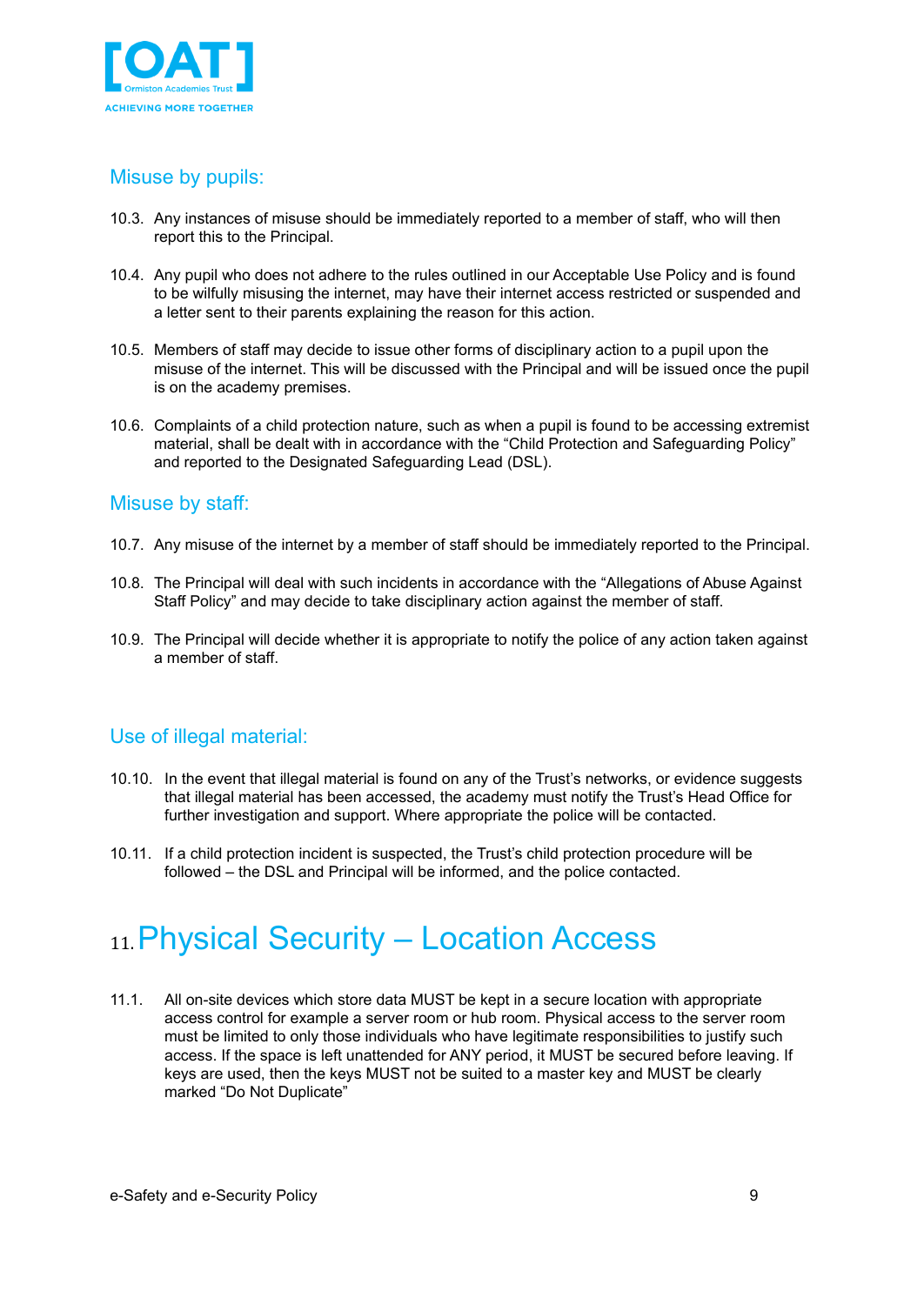

- 11.2. Key allocations must be logged including the date provided. Any losses must also be logged with the appropriate person and key allocations must be fully audited annually.
- 11.3. Procedures must be in place to ensure access is removed when no longer required. Procedures must also be in place to address lost or stolen keys or access cards. All access to these locations must be audited and must include Names, Time, Date and Reason for access. This log must be kept for a minimum of the last 365 days
- 11.4. The academy must ensure compliant arrangements are in place for the removal or relocation of any ICT equipment from its normal location. If temporary storage is required for equipment that contains ANY academy data, then the chosen physical location must also meet the security requirements set out above. Note: these requirements relate to data storage only; you must also consider other policies such as health and safety.

## <span id="page-9-0"></span>12.Data Processing Equipment locations.

- 12.1. When considering screen locations for data processors the academy MUST consider the ability to be "over seen". If there is any possibility of the data processors screen been "over seen" this issue must be addressed before the device is used to process ANY academy data.
- 12.2. Users MUST observe the following precautions when using a device to process data, or that has access to any academy data:
	- 12.2.1. Devices are positioned in such a way that information being processed cannot be viewed by person(s) not authorised to view the information. Specific consideration should be given to the location of devices on which high risk information is processed or retrieved and high traffic areas such as reception and other public spaces.
	- 12.2.2. Devices MUST NOT be left logged-on when unattended for ANY period of time.
	- 12.2.3. Accounts MUST NOT be shared with ANY other user for any reason.
	- 12.2.4. Passwords MUST not be shared with any user, including technical staff. Note: Users may be asked to log into a device for technical staff to carry out maintenance or the technical staff may be required to change your password to carry out required work.
	- 12.2.5. Users MUST NOT leave unencrypted or hard copies of "Personal Identifiable" data unattended at any time, including on the academy grounds unless stored in a secure location that meets the physical security statements set out above. NOTE: Unattended data or data access is considered as a Data Breach and MUST BE reported to your local Data Protection Lead (DPL) for investigation by the Data Protection Officer (DPO).
		- 12.2.5.1.For the sake of clarity, the statements above must be adhered to when accessing Academy Data from any device or at any location such as home, public space, friends and family homes, etc. Access to data MUST be secured from other unauthorised users at all times.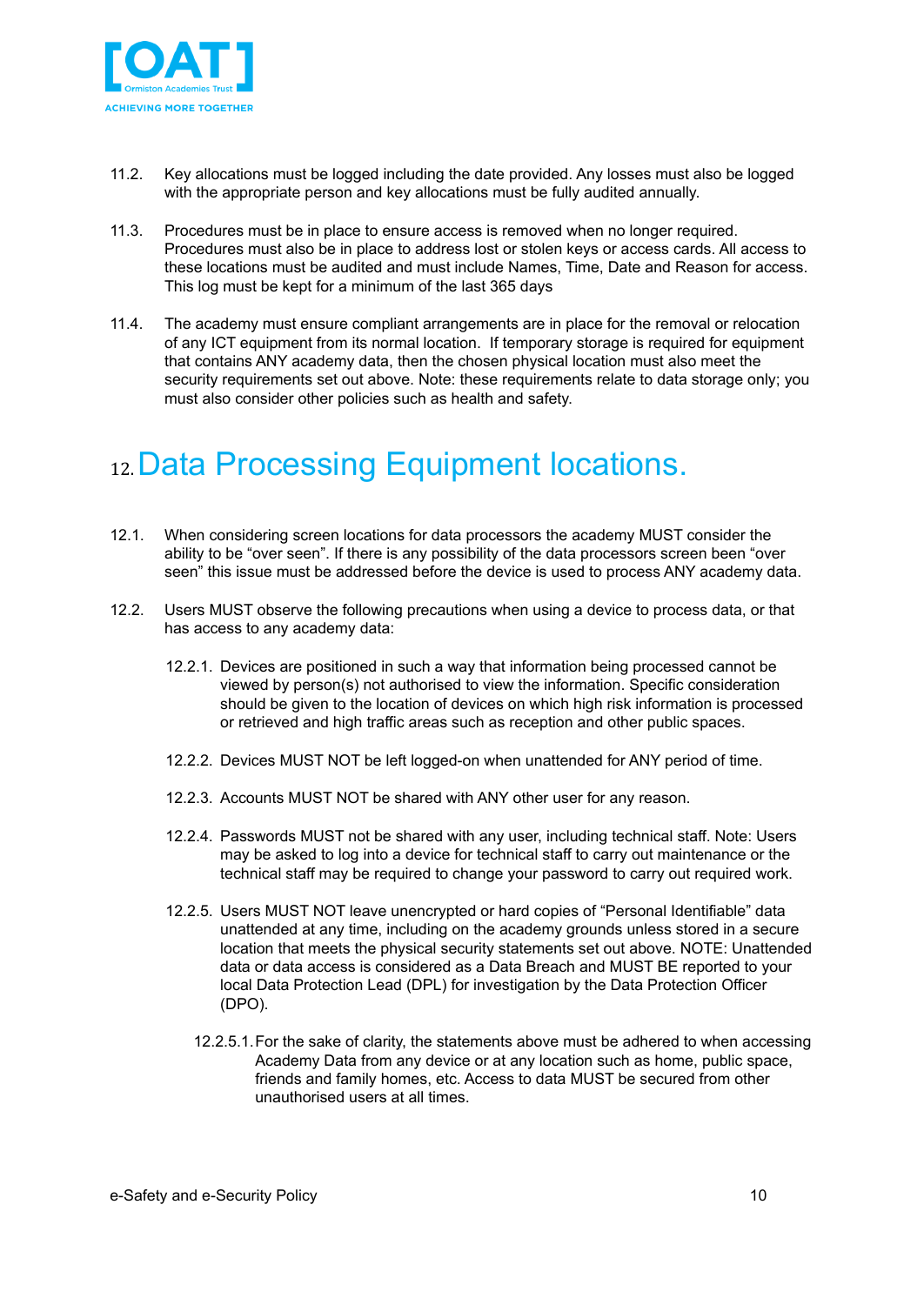

## <span id="page-10-0"></span>13. **Inventory**

13.1. A requirement of the Trusts building Insurance provider and to meet the obligations of the Data Protection Act 2018 increases the need for securing ICT equipment and as part of the approach OAT is taking, each academy must maintain and keep up to date an audit of ICT equipment.

#### <span id="page-10-1"></span>14.Data Backup

- 14.1. All data must be backed up to a secure and GDPR Compliant offsite location. Any data that is taken off site or stored offsite for the purpose of back-up must be encrypted to a minimum of 256bit. At no point should all data including all back-up media exist in a single location. Note: "Offsite" is defined as a location that is not geographically located to or have the same environmental concerns as the main academy site.
- 14.2. Data stored as back-up MUST comply with OAT data retention policy. When data reaches "end of life" all data INCLUDING that stored in ANY backup file in ANY location MUST also be purged.
- 14.3. A back-up regime MUST allow for any individual piece of data to be recovered in a timely manner. It is accepted that some degree of data loss may occur, but this must not exceed data produced over the last 24 hours.
- 14.4. The academy MUST conduct back-up testing as set out below (or better):
	- 14.4.1. Daily Confirm that the last back-up has completed successfully. Rectify any issues as necessary.
	- 14.4.2. Half term Data integrity check. This can be done by recovering a predefined number of files successfully. This will not require an official test if it has been carried out successfully for a real requirement.
	- 14.4.3. Termly Disaster Recovery Total loss test
- 14.5. Users may back-up their data individually, but this back-up must meet the required data security principles in this document.
- 14.6. The Primary back-ups should be carried out automatically at set intervals and information contained within these back-ups should only be accessible by the ICT Technical Team for verification and restoration. Other back-up methods can be used to allow users direct self-recovery of files in addition to a "Primary Back-up" but all backups must meet the storage and security requirements set out in this document.
- 14.7. The production environment must not be impacted by the running of back-up jobs. All back-ups must be created, scheduled and run according to the performance and availability requirements of the environment.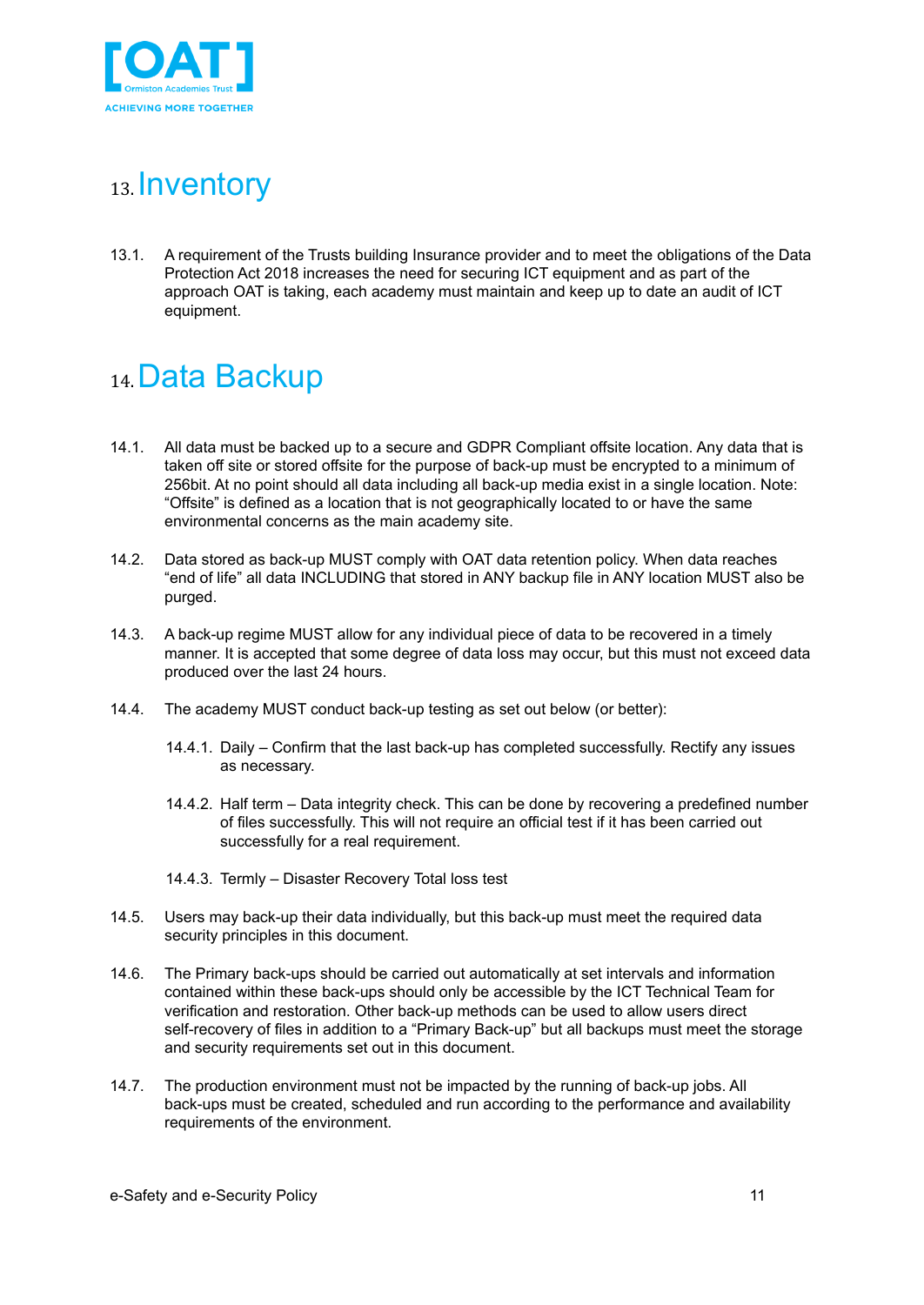

## <span id="page-11-0"></span>15.Malware and Virus Detection and Removal

- 15.1. Malware (malicious software) and Viruses can infiltrate your systems and software and cause damage or allow your systems to be used for malicious or unlawful activities.
- 15.2. All academy devices MUST Use Anti-virus / Anti-malware detection and removal software at all times. This software MUST be set to scan on access for all devices and updates as a minimum of monthly. Where possible the software must be configured in such a way to stop unauthorised users from disabling it.
- 15.3. Users MUST NOT disable any Anti-virus/Anti-Malware software installed on their machine for any reason. If the user has an issue that they believe requires this to happen then they MUST contact a member of the technical team for support.
- 15.4. Mobile Devices (including academy and personal laptops and mobile phones)
- 15.5. These devices MUST be encrypted and must be password protected. Encryption level must be equal to or exceed 128bit and the password MUST meet the Password Policy as stated above for laptops. Mobile devices can be secured in several ways but as a minimum MUST have a 4 Digit Pin or better.
- 15.6. Please note: that device accounts are for an individual's use and must not be shared. If another user requires access to the device this MUST be done using an appropriate account for the users and ensure that the user cannot access any data that they are not officially authorised to access.
- 15.7. All works devices MUST be encrypted, and password protected. When using mobile phones users must be aware of their surroundings and the ability to be "overheard" when discussing personal identifiable information.
- 15.8. Any device that is used to access or store academy data including contact information or emails MUST be password and / or 4 Digit PIN protected as a minimum.
- 15.9. If this device is shared with other people outside of the OAT staff, then the device MUST be set in such a way that the data is not accessible by the other users. As this data is classed as offsite this data MUST be encrypted.
- 15.10. Mobile Phones and Tablets MUST be kept up to date with Apps and Operating Systems. It is the academy's responsibility to ensure this is carried out for all academy owned devices. Users MUST ensure that their device meets this requirement.

## <span id="page-11-1"></span>16.Protecting data with passwords

16.1. All accounts MUST be password protected with complexity set to a minimum of:

16.1.1. 8 or more characters